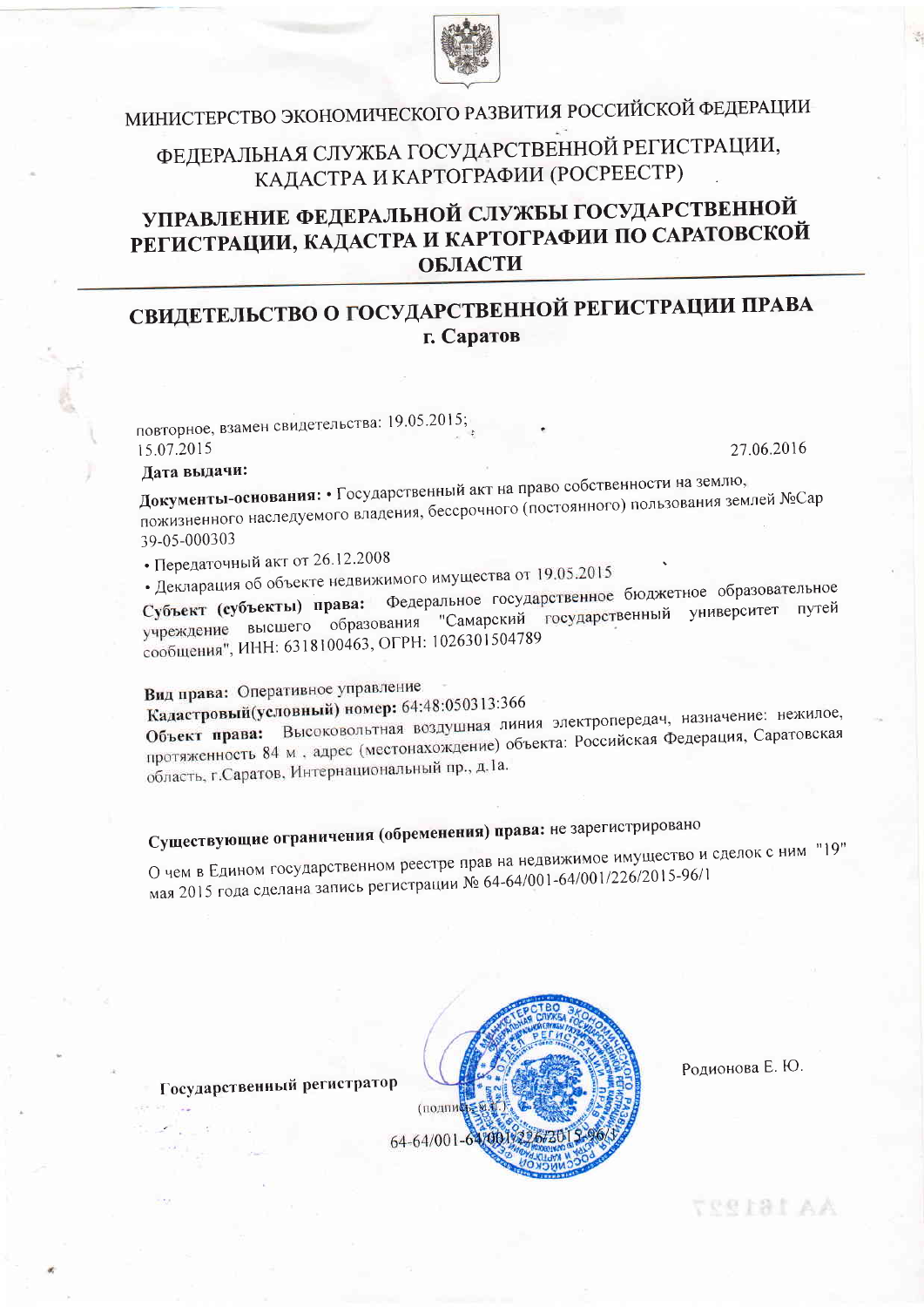

### ФЕДЕРАЛЬНАЯ СЛУЖБА ГОСУДАРСТВЕННОЙ РЕГИСТРАЦИИ, КАДАСТРА И КАРТОГРАФИИ (РОСРЕЕСТР)

## УПРАВЛЕНИЕ ФЕДЕРАЛЬНОЙ СЛУЖБЫ ГОСУДАРСТВЕННОЙ РЕГИСТРАЦИИ, КАДАСТРА И КАРТОГРАФИИ ПО САРАТОВСКОЙ ОБЛАСТИ

### СВИДЕТЕЛЬСТВО О ГОСУДАРСТВЕННОЙ РЕГИСТРАЦИИ ПРАВА г. Саратов

повторное, взамен свидетельства: 19.05.2015; 02.06.2015

#### Дата выдачи:

27.06.2016

Документы-основания: • Государственный акт на право собственности на землю, пожизненного наследуемого владения, бессрочного (постоянного) пользования землей №Сар 39-05-000303

• Передаточный акт от 26.12.2008

• Декларация об объекте недвижимого имущества от 19.05.2015

Субъект (субъекты) права: Федеральное государственное бюджетное образовательное учреждение высшего образования "Самарский государственный университет путей сообщения", ИНН: 6318100463, ОГРН: 1026301504789

Вид права: Оперативное управление

Кадастровый(условный) номер: 64:48:050313:367

Объект права: Кабель электической централизации, назначение: нежилое, протяженность 42 м, адрес (местонахождение) объекта: Российская Федерация, Саратовская область, г.Саратов, Интернациональный пр., д. la.

# Существующие ограничения (обременения) права: не зарегистрировано

О чем в Едином государственном реестре прав на недвижимое имущество и сделок с ним "19" мая 2015 года сделана запись регистрации № 64-64/001-64/001/226/2015-97/1



Родионова Е. Ю.

 $\mathbb{E}[\mathbf{z} \mathbf{z}^{\mathbf{z}}]$  , and  $\mathbb{E}[\mathbf{z} \mathbf{z}^{\mathbf{z}}]$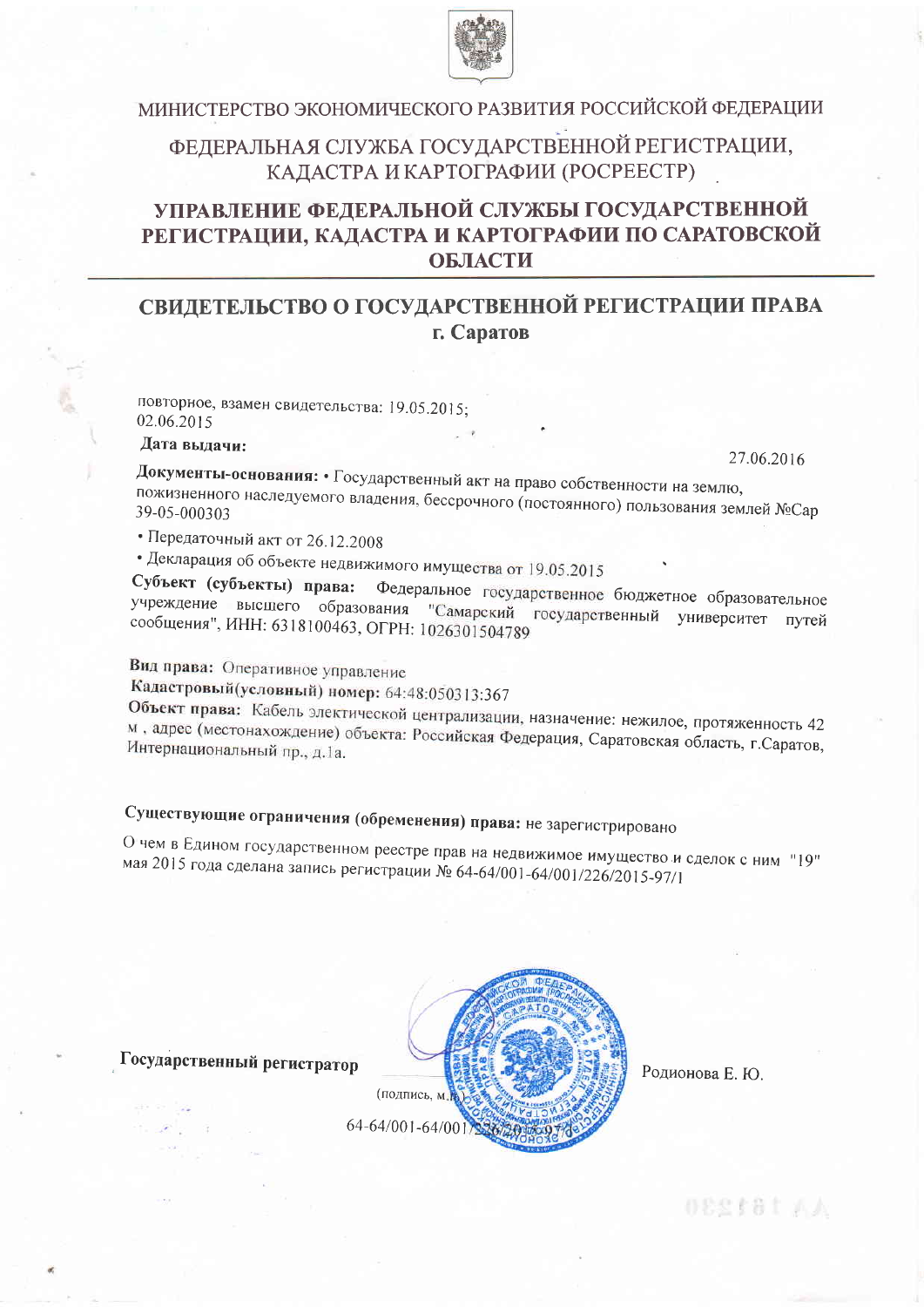

#### ФЕЛЕРАЛЬНАЯ СЛУЖБА ГОСУДАРСТВЕННОЙ РЕГИСТРАЦИИ, КАДАСТРА И КАРТОГРАФИИ (РОСРЕЕСТР)

### УПРАВЛЕНИЕ ФЕДЕРАЛЬНОЙ СЛУЖБЫ ГОСУДАРСТВЕННОЙ РЕГИСТРАЦИИ, КАДАСТРА И КАРТОГРАФИИ ПО САРАТОВСКОЙ ОБЛАСТИ

### СВИДЕТЕЛЬСТВО О ГОСУДАРСТВЕННОЙ РЕГИСТРАЦИИ ПРАВА г. Саратов

повторное, взамен свидетельства: 29.04.2015

27.06.2016

Документы-основания: • Государственный акт на право собственности на землю, пожизненного наследуемого владения, бессрочного (постоянного) пользования землей №Сар 39-05-000303

• Передаточный акт от 26.12.2008

Лата вылачи:

• Декларация об объекте недвижимого имущества от 28.04.2015

Субъект (субъекты) права: Федеральное государственное бюджетное образовательное учреждение высшего образования "Самарский государственный университет путей сообщения", ИНН: 6318100463, ОГРН: 1026301504789

#### Вид права: Оперативное управление

Кадастровый(условный) номер: 64:48:000000:15080

Станционное здание, назначение: нежилое здание, площадь 6,2 кв.м., Объект права: количество этажей: 1, адрес (местонахождение) объекта: Российская Федерация, Саратовская область, г Саратов, проезд Интернациональный, д 1а.

# Существующие ограничения (обременения) права: не зарегистрировано

О чем в Едином государственном реестре прав на недвижимое имущество и сделок с ним "29" апреля 2015 года сделана запись регистрации № 64-64/001-64/001/226/2015-95/1

Государственный регистратор



Родионова Е. Ю.

 $A \times 161229$